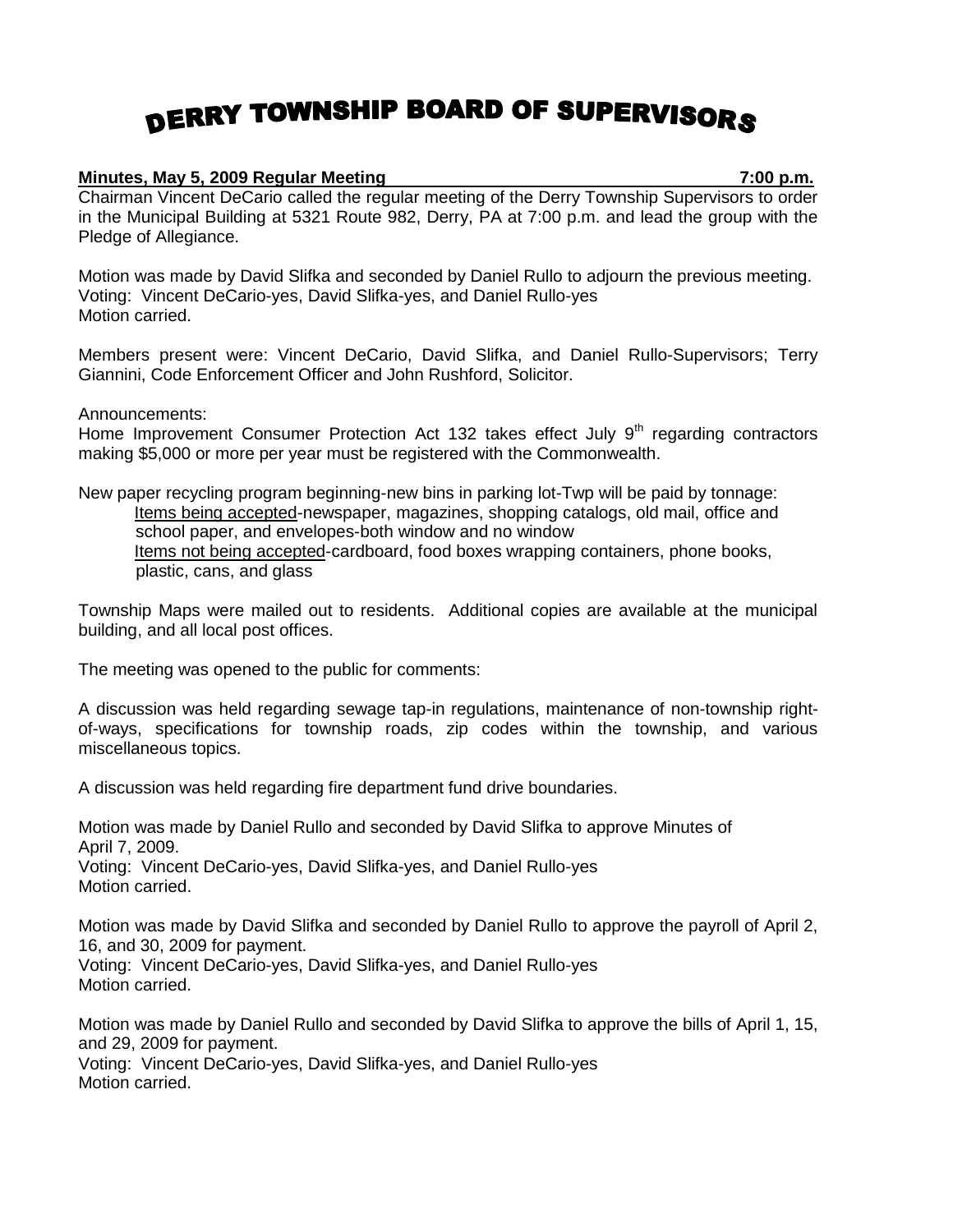Motion was made by David Slifka and seconded by Daniel Rullo to approve the May 1, 2009 Treasurer's Report. Voting: Vincent DeCario-yes, David Slifka-yes, and Daniel Rullo-yes Motion carried.

Motion was made Daniel Rullo and seconded by David Slifka to review the Zidak Subdivision located in Loyalhanna

Approval of this plan does not constitute acceptance of the streets as dedicated and laid out on said plan until they are developed to the Township's specifications at which time formal written notice of acceptance of dedication will be delivered by the Derry Township Board of Supervisors to the developer.

Voting: Vincent DeCario-yes, David Slifka-yes, and Daniel Rullo-yes Motion carried.

Motion was made David Slifka and seconded by Daniel Rullo to review the Tinsley Subdivision located along Stark Road

Approval of this plan does not constitute acceptance of the streets as dedicated and laid out on said plan until they are developed to the Township's specifications at which time formal written notice of acceptance of dedication will be delivered by the Derry Township Board of Supervisors to the developer.

Voting: Vincent DeCario-yes, David Slifka-yes, and Daniel Rullo-yes Motion carried.

Motion was made Daniel Rullo and seconded by David Slifka to review the Seilhammer Subdivision located along State Route 217:

Approval of this plan does not constitute acceptance of the streets as dedicated and laid out on said plan until they are developed to the Township's specifications at which time formal written notice of acceptance of dedication will be delivered by the Derry Township Board of Supervisors to the developer.

Voting: Vincent DeCario-yes, David Slifka-yes, and Daniel Rullo-yes Motion carried.

Motion was made by David Slifka and seconded by Daniel Rullo to hire part-time summer recreation help as needed and set the rate of pay between \$7.45 per hour and \$7.85 per hour plus mileage.

Voting: Vincent DeCario-yes, David Slifka-yes, and Daniel Rullo-yes Motion carried.

Motion was made by Daniel Rullo and seconded by David Slifka to award a contract for the siding replacement project to the lowest bidder, Souders General Contractor, at a total cost of \$22,520.00.

Voting: Vincent DeCario-yes, David Slifka-yes, and Daniel Rullo-yes Motion carried.

NOTE: A grant was received from DCED in the amount of \$20,000 to help defray the cost of this project.